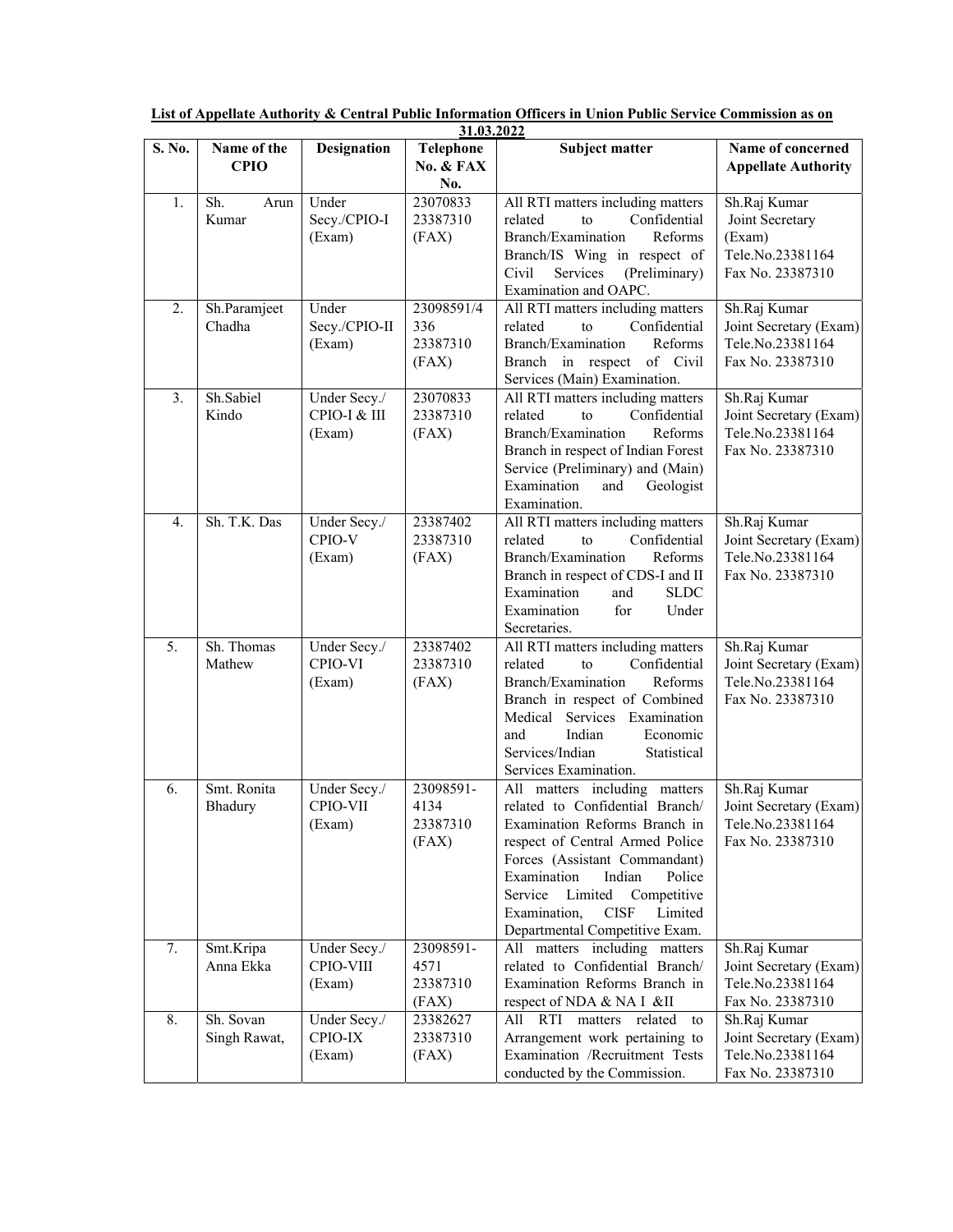| 9.  | Sh. Om          | Under Secy./             | 23386267  | All work related to Examination                                  | Sh.Raj Kumar                        |
|-----|-----------------|--------------------------|-----------|------------------------------------------------------------------|-------------------------------------|
|     | Prakash         | CPIO-X                   | 23387310  | Policy.                                                          | Joint Secretary(Exam)               |
|     |                 | (Exam)                   | (FAX)     |                                                                  | Tele.No.23381164                    |
|     |                 |                          |           |                                                                  | Fax No. 23387310                    |
| 10. | Sh. Hukam       | Under Secy./             | 23382703  | All matters including matters                                    | Sh.Raj Kumar                        |
|     | Chand           | CPIO-XI                  | 23387310  | pertaining<br>${\rm to}$<br>Receipt/Issue                        | Joint Secretary (Exam)              |
|     |                 | (Exam)                   | (FAX)     | Section and Facilitation and Dak                                 | Tele.No.23381164                    |
|     |                 |                          |           | Counter.                                                         | Fax No. 23387310                    |
| 11. | Sh. Deep Pant   | Under Secy./             | 23386315  | All miscellaneous matters of                                     | Sh.Raj Kumar                        |
|     |                 | CPIO-XII                 | 23387310  | Examination Branch.                                              | Joint Secretary (Exam)              |
|     |                 | (Exam)                   | (FAX)     |                                                                  | Tele.No.23381164                    |
|     |                 |                          |           |                                                                  | Fax No. 23387310                    |
| 12. | Shri B K        | Under Secy./             | 23098591- | All RTI matters including matters                                | Sh.Raj Kumar                        |
|     | Singh           | CPIO-XIII                | 4312      | Confidential<br>related<br>to                                    | Joint Secretary (Exam)              |
|     |                 | (Exam)                   | 23387310  | Branch/Examination<br>Reforms                                    | Tele.No.23381164                    |
|     |                 |                          | (FAX)     | Branch/IS Wing in respect of                                     | Fax No. 23387310                    |
|     |                 |                          |           | Services<br>Engineering                                          |                                     |
|     |                 |                          |           | (Preliminary)<br>(Main)<br>and                                   |                                     |
|     |                 |                          |           | Examination,<br>Section                                          |                                     |
|     |                 |                          |           | Officers/Stenographers Grade 'B'                                 |                                     |
|     |                 |                          |           | Departmental<br>Limited                                          |                                     |
|     |                 |                          |           | Competitive Examination and                                      |                                     |
|     |                 |                          |           | RTI Cell Exam Branch.                                            |                                     |
| 13. | Sh. Shailesh    | Under                    | 23098543- | All RTI related matters pertaining                               | Sh. Mukesh Lal                      |
|     | Gautam          | Secretary                | 4915      | to Administration-I, III Sections /<br>CR Cell and Hindi Branch. | Jt.Secy. (Admn)<br>Tele.No.23386979 |
|     |                 | (Admn.)                  |           |                                                                  | Fax No.23388294                     |
| 14. | Sh. Nutan       | Under                    | 23381202  |                                                                  | Sh. Mukesh Lal                      |
|     |                 | Secretary                | 23098552  | All RTI matters pertaining to<br>Administration IV, OM&WS        |                                     |
|     | Topno           | (O&M)                    | (FAX)     |                                                                  | Jt.Secy. (Admn)<br>Tele.No.23386979 |
|     |                 |                          |           |                                                                  | Fax No.23388294                     |
| 15. | Smt. S.V.R.     | Under                    | 23384212  | All RTI matters pertaining to RTI                                | Sh. Mukesh Lal                      |
|     | Ramana          | Secretary                |           | Cell (Admn)                                                      | Jt.Secy. (Admn)                     |
|     |                 | (RTI)                    |           |                                                                  | Tele.No.23386979                    |
|     |                 |                          |           |                                                                  | Fax No.23388294                     |
| 16. | Sh. Amit        | Under                    |           | All RTI related matters pertaining                               | Sh. Mukesh Lal                      |
|     | Ghosal          | Secretary                |           | to Administration-II, V Sections                                 | Jt.Secy. (Admn)                     |
|     |                 | $(Admn-II)$              |           |                                                                  | Tele.No.23386979                    |
|     |                 |                          |           |                                                                  | Fax No.23388294                     |
| 17. | Sh. Nutan       | Under                    | 23381202  | All RTI matters pertaining to                                    | Sh.Rahul Singh,                     |
|     | Topno           | Secretary                | 23098552  | Departmental Records Section                                     | Jt. Secy. (IS Wing).                |
|     |                 | (O&M)                    | (FAX)     |                                                                  | Tele.No.23381440                    |
|     |                 |                          |           |                                                                  | Fax No.233381440                    |
| 18. | Sh. Abhay Kumar | Finance &                | 23386585  | All RTI related matters pertaining to                            | Sh. Mukesh Lal                      |
|     | Mishra          | <b>Budget</b><br>Officer | 23098552  | Accounts Division.                                               | Jt.Secy. (Admn)                     |
|     |                 |                          | (FAX)     |                                                                  | Tele.No.23386979                    |
|     |                 |                          |           |                                                                  | Fax No.23388294                     |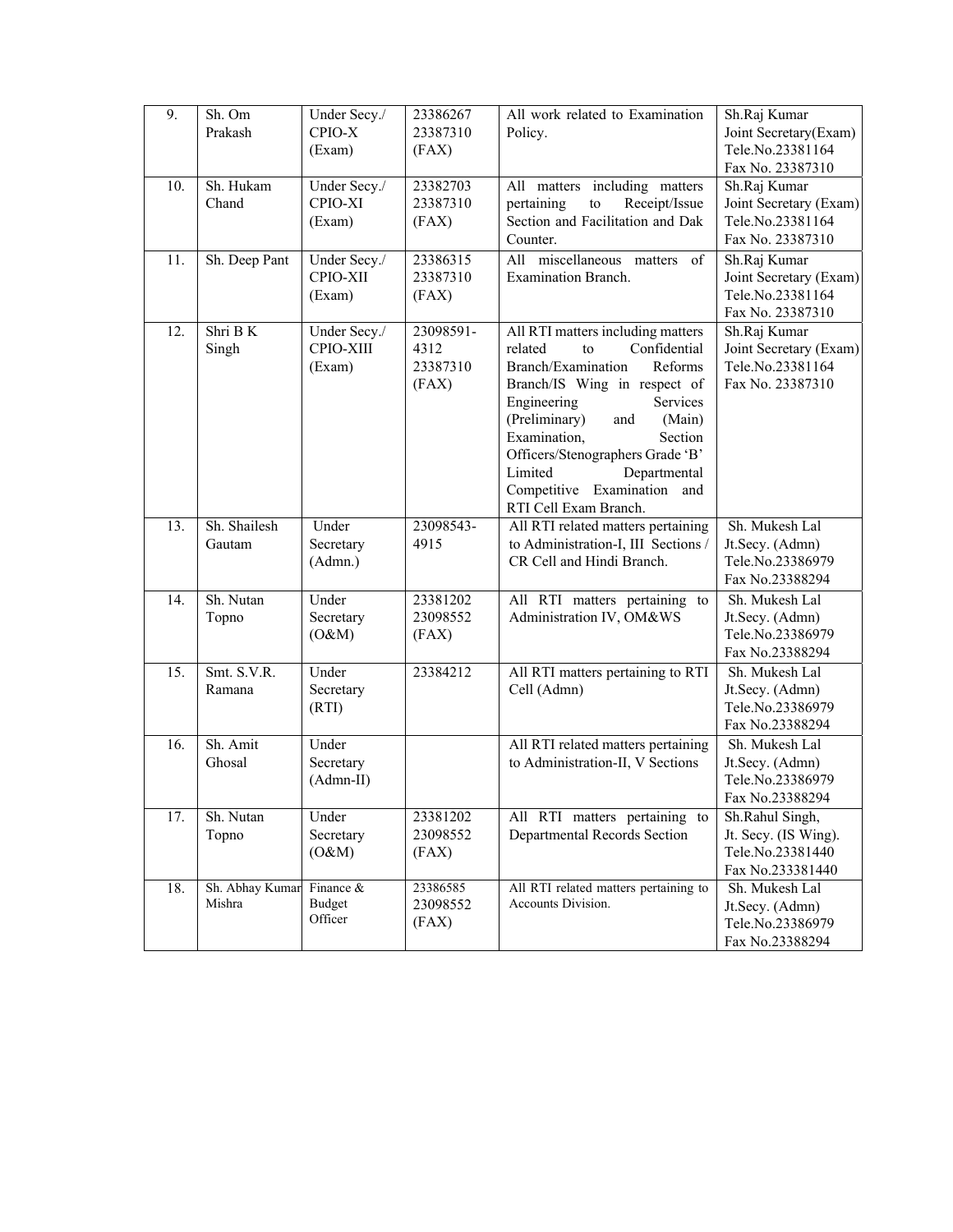| 19. | Sh. R.K. Dixit                 | Under<br>Secretary                  | 23388418<br>23098552          | All matters pertaining to General<br>Branch of the Commission                                                                                                                                                                                                                                                                                                        | Sh.Himanshu<br>Kumar                                                                             |
|-----|--------------------------------|-------------------------------------|-------------------------------|----------------------------------------------------------------------------------------------------------------------------------------------------------------------------------------------------------------------------------------------------------------------------------------------------------------------------------------------------------------------|--------------------------------------------------------------------------------------------------|
|     |                                | (General)                           | (FAX)                         |                                                                                                                                                                                                                                                                                                                                                                      | Jt.Secy.(Gen &S-II)<br>Tele.No.23386793<br>Fax No23098552                                        |
| 20. | Sh. Vijay Kumar                | Under Secy.<br>(NLS)                | 23070048<br>23098552<br>(FAX) | All RTI matters pertaining to Nodal<br>Legal Section.                                                                                                                                                                                                                                                                                                                | Sh.R .K. Tiwari,<br>Joint Secretary (Recttt,<br>NLS&Vig)<br>Tele.No.23385627<br>Fax No. 23070392 |
| 21. | Sh.S.<br>Benjamin              | Under<br>Secretary<br>(Services II) | 23387358<br>23098552<br>(FAX) | All policy matters pertaining to<br>rules/regulations<br>service<br>and<br><b>UPSC</b><br>thereto,<br>amendments<br>from consultation)<br>(exemption<br>regulations<br>references<br>and<br>received<br>for<br>advice/recommendations of the<br>UPSC, Annual Report of UPSC,<br>references received from various<br>State PSCs including conference<br>of State PSCs | Sh.Kamal Saxena,<br>Jt.Secy.(RR &S-II)<br>Tele.No 23098536                                       |
| 22. | Sh. Kesang<br>Norbu Bhutia     | Under<br>Secretary<br>$(AP-1)$      | 23070377<br>23381715<br>(FAX) | All RTI matters pertaining to AP-<br>1.                                                                                                                                                                                                                                                                                                                              | Sh.Puneet Yadav,<br>Joint Secretary(AP.)<br>Tele.No.23070392<br>Fax No. 23381715                 |
| 23. | Sh.S.S. Negi                   | Under<br>Secretary<br>$(AP-2)$      | 23070377<br>23381715<br>(FAX) | All RTI matters pertaining to<br>AP-2 Section.                                                                                                                                                                                                                                                                                                                       | Sh.Puneet Yadav,<br>Joint Secretary(AP.)<br>Tele.No.23070392<br>Fax No. 23381715                 |
| 24. | Ms. Sangeeta                   | Under<br>Secretary<br>$(AP-3)$      | 23389004<br>23381715<br>(FAX) | All RTI matters pertaining to AP-<br>3.                                                                                                                                                                                                                                                                                                                              | Sh.Puneet Yadav,<br>Joint Secretary(AP.)<br>Tele.No.23070392<br>Fax No. 23381715                 |
| 25. | Sh. Ashok<br>Kumar Singh       | Under<br>Secretary<br>$(AP-4)$      | 23385674<br>23070831<br>(FAX) | All RTI matters pertaining toAP-4<br>Section.                                                                                                                                                                                                                                                                                                                        | Sh.Puneet Yadav,<br>Joint Secretary(AP.)<br>Tele.No.23070392<br>Fax No. 23381715                 |
| 26. | Sh Mehboob<br>Reza             | Under<br>Secretary<br>(STF)         | 23381406<br>23381715<br>(FAX) | All RTI matters pertaining to<br>STF.                                                                                                                                                                                                                                                                                                                                | Sh.Puneet Yadav,<br>Joint Secretary(AP.)<br>Tele.No.23070392<br>Fax No. 23381715                 |
| 27. | Sh. Jai<br>Shankar<br>Prasad   | Under<br>Secretary<br>(AUC)         | 23384136<br>23381715<br>(FAX) | All RTI matters pertaining<br>to<br>Policy<br>&<br>Coordination<br>of<br>Appointment Branch.                                                                                                                                                                                                                                                                         | Sh.Puneet Yadav,<br>Joint Secretary(AP.)<br>Tele.No.23070392<br>Fax No. 23381715                 |
| 28. | Sh. Sunil<br>Kumar<br>Aggarwal | Under<br>Secretary<br>$(ADT-2)$     | 23070190<br>23381715<br>(FAX) | All RTI matters pertaining to<br>appointment<br>by<br>deputation/<br>absorption relating to<br>$ADT-1, 2$<br>and 3.                                                                                                                                                                                                                                                  | Sh.Puneet Yadav,<br>Joint Secretary(AP.)<br>Tele.No.23070392<br>Fax No. 23381715                 |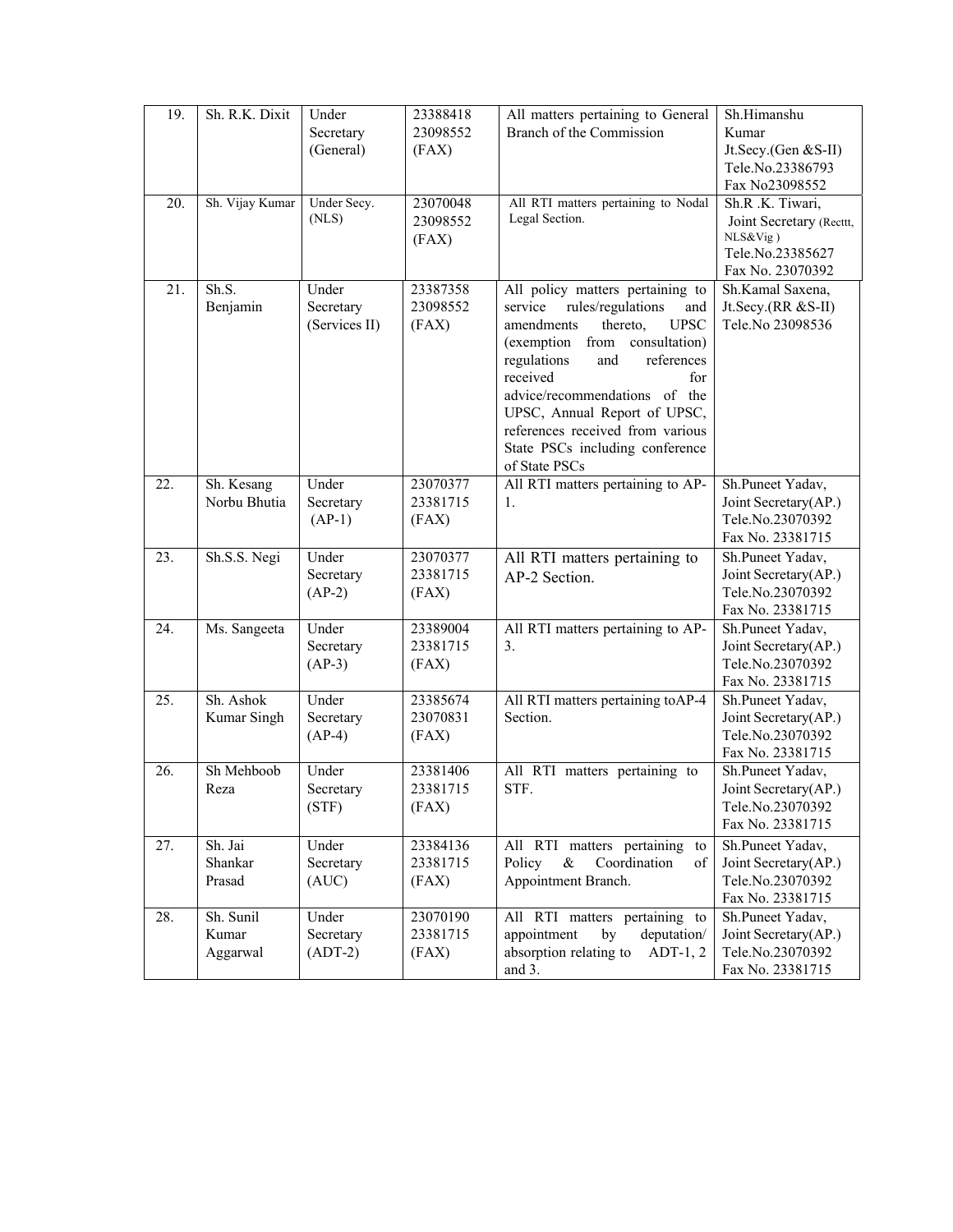| 29. | Sh. G S<br>Rawat             | <b>Under Secy</b><br>$/CPIO-1$<br>(AIS)  | 23070048<br>23782049<br>(FAX) | All RTI matters pertaining to<br>induction of State Service Officers<br>to All India Services in respect of<br>Bihar,<br>Odisha,<br>Gujarat,<br>Madhya Pradesh,<br>Assam,<br>Meghalaya,<br>Mizoram.                           | Shri Kumar<br>Vaibhav Gaur<br>Joint<br>Secretary<br>(AIS)<br>Ph-23381439<br>23782049 (FAX) |
|-----|------------------------------|------------------------------------------|-------------------------------|-------------------------------------------------------------------------------------------------------------------------------------------------------------------------------------------------------------------------------|--------------------------------------------------------------------------------------------|
| 30. | Sh.Ashok<br>Prasad           | <b>Under Secy</b><br>$/CPIO-2$<br>(AIS)  | 23382724<br>23782049<br>(FAX) | All RTI matters pertaining to<br>induction of State Service Officers<br>to All India Services in respect of<br>Kerala,<br>Punjab,<br>Tamil Nadu,<br>Haryana,<br>Goa and UTs.                                                  | Shri Kumar<br>Vaibhay Gaur<br>Joint Secretary<br>(AIS)<br>Ph-23381439<br>23782049 (FAX)    |
| 31. | Sh.G.C.Saha                  | Under Secy./<br>CPIO-4 (AIS)             | 23382724<br>23782049<br>(FAX) | All RTI matters pertaining to<br>induction of State Service Officers<br>to All India Services in respect of<br>Maharashtra,<br>Karnataka,<br>Jammu & Kashmir,<br>Uttar Pradesh,<br>Telangana.                                 | Shri Kumar<br>Vaibhav Gaur<br>Joint Secretary<br>(AIS)<br>Ph-23381439<br>23782049 (FAX)    |
| 32. | Sh. Sandeep<br>Kumar         | Under Secy./<br>$CPIO-3$ (AIS)           | 23070048<br>23782049<br>(FAX) | All RTI matters pertaining to<br>induction of State Service Officers<br>to All India Services in respect of<br>Jharkhand,<br>Sikkim,<br>Nagaland,<br>Uttarakhand,<br>Himachal Pradesh,<br>Chhattisgarh,<br>Arunachal Pradesh. | Shri Kumar<br>Vaibhav Gaur<br>Joint<br>Secretary<br>(AIS)<br>Ph-23381439<br>23782049 (FAX) |
| 33. | Smt. A.<br>Chandrika<br>Nair | Under Secy./<br>$CPIO-5(AIS)$            | 23381406<br>23782049<br>(FAX) | All RTI matters pertaining to<br>induction of State Service Officers<br>to All India Services in respect of<br>West Bengal,<br>Manipur,<br>Tripura,<br>Andhra Pradesh,<br>Rajasthan.                                          | Shri Kumar<br>Vaibhay Gaur<br>Joint<br>Secretary<br>(AIS)<br>Ph-23381439<br>23782049 (FAX) |
| 34. | Sh. B K<br>Mahanta           | Dy.Secy./<br>CPIO-I<br>(Services-I).     | 23070225<br>23383766(F<br>AX) | pertaining<br>All<br>matters<br>to<br>disciplinary cases (referred to the<br>commission) involving imposition<br>of major penalty                                                                                             | Shri Onkar Singh,<br>Joint Secy.(S-IA)<br>Tele.No.23389124<br>FAX No.23382179              |
| 35. | Sh. H C Verma                | Under Secy./<br>CPIO-II/<br>(Services-I) | 23385516<br>23383766<br>(FAX) | pertaining<br>All<br>matters<br>to<br>disciplinary cases (referred to the<br>Commission)<br>involving<br>imposition of minor penalty and<br>pension cuts of Group 'C' and 'D'<br>posts.                                       | Shri Onkar Singh,<br>Joint Secy.(S-IA)<br>Tele.No.23389124<br>FAX No.23382179              |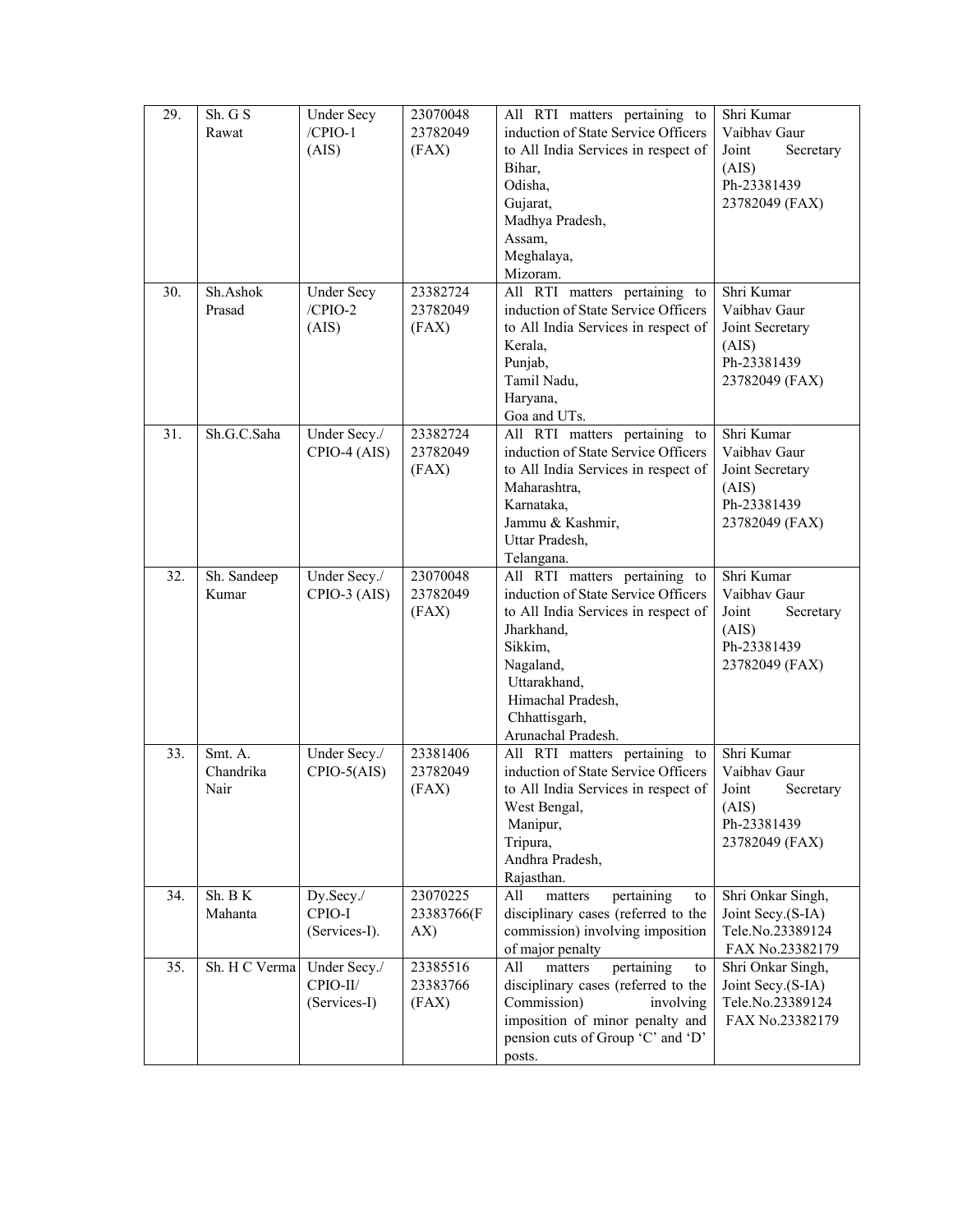| 36. | Sh. S.K.<br>Mishra      | Under<br>Secretary<br>(Recruitment<br>Rules) | 23385396<br>23382179<br>(FAX) | All matters pertaining to framing<br>and amendment of Recruitment<br>Rules of Group 'A' and 'B' posts                                                                                                                                                                                                                                                                                                                                                                                                                                                                                                                  | Sh.Kamal Saxena,<br>Jt.Secy.(RR &S-II)<br>Tele.No 23098536                                      |
|-----|-------------------------|----------------------------------------------|-------------------------------|------------------------------------------------------------------------------------------------------------------------------------------------------------------------------------------------------------------------------------------------------------------------------------------------------------------------------------------------------------------------------------------------------------------------------------------------------------------------------------------------------------------------------------------------------------------------------------------------------------------------|-------------------------------------------------------------------------------------------------|
| 37. | Sh. Amrish<br>Kumar     | Under<br>Secretary<br>$(R-I)$                | 23387296<br>23388294<br>(FAX) | All RTI matters pertaining to R-I<br>Section.<br>(Recruitment to all teaching and<br>non-teaching [Professional] posts<br>relating to Medicine, Medical/<br>Science.<br>Nutrition,<br>Veterinary<br>Microbiology, Bacteriology.).                                                                                                                                                                                                                                                                                                                                                                                      | Sh. Harish Kumar,<br>Joint Secretary<br>(Recttt, II)<br>Tele.No.23388294<br>Fax No. 23070392    |
| 38. | Sh. Devender<br>Kumar   | Under<br>Secretary<br>$(R-II)$               | 23387335<br>23388294<br>(FAX) | All RTI matters pertaining to R-II<br>Section.<br>(Recruitment to all non-teaching<br>relating<br>${\rm to}$<br>Science<br>posts<br>[excluding Medical & Engineering<br>posts] and also all posts relating to<br>Law.)                                                                                                                                                                                                                                                                                                                                                                                                 | Sh. Harish Kumar,<br>Joint Secretary (Rectt II)<br>Tele.No.23388294<br>Fax No. 23070392         |
| 39. | Sh. Devender<br>Kumar   | Under<br>Secretary<br>$(R-III)$              | 23387335<br>23388294<br>(FAX) | All RTI matters pertaining to R-III<br>section.<br>(Recruitment to all teaching posts<br>excluding Medical posts)                                                                                                                                                                                                                                                                                                                                                                                                                                                                                                      | Sh.R.K. Tiwari,<br>Joint Secretary (Recttt,<br>NLS&Vig)<br>Tele.No.23385627<br>Fax No. 23070392 |
| 40. | Ms.Prerna<br>Sharma     | Under<br>Secretary<br>$(R-IV)$               | 23387335<br>23388294<br>(FAX) | All RTI matters pertaining to R-IV<br>Section.<br>(Recruitment to all non-teaching<br>posts relating to Arts (Humanities<br>and Fine Arts, Performing Arts)<br>and all posts relating to Accounts<br>& Admn.                                                                                                                                                                                                                                                                                                                                                                                                           | Sh. Harish Kumar,<br>Joint Secretary (Rectt II)<br>Tele.No.23388294<br>Fax No. 23070392         |
| 41. | Smt. Indu S<br>Kumbhare | Under<br>Secretary<br>$(R-V)$                | 23387335<br>23388294<br>(FAX) | All RTI matters pertaining to R-V<br>Section.<br>(Recruitment to all non-teaching<br>posts relating to Engineering and<br>Technical disciplines pertaining to<br>the following Ministries:<br>Defence,<br>(i)<br>(ii)<br>Commerce<br>&<br>Industry,<br>Labour<br>(iii)<br>$\&$<br>Employment,<br>Resources,<br>(iv)<br>Water<br>River Development<br>$\&$<br>Ganga<br>Rejuvenation,<br>Agriculture<br>(v)<br>and<br>Farmers Welfare<br>Chandigarh<br>(vi)<br>Administration<br>Finance,<br>(vii)<br>Culture<br>(viii)<br>UPSC,<br>(ix)<br>(x)<br>Andaman<br>&<br>Nicobar<br>Administration and<br>Railways.<br>$(x_i)$ | Sh.R.K. Tiwari,<br>Joint Secretary (Recttt,<br>NLS&Vig)<br>Tele.No.23385627<br>Fax No. 23070392 |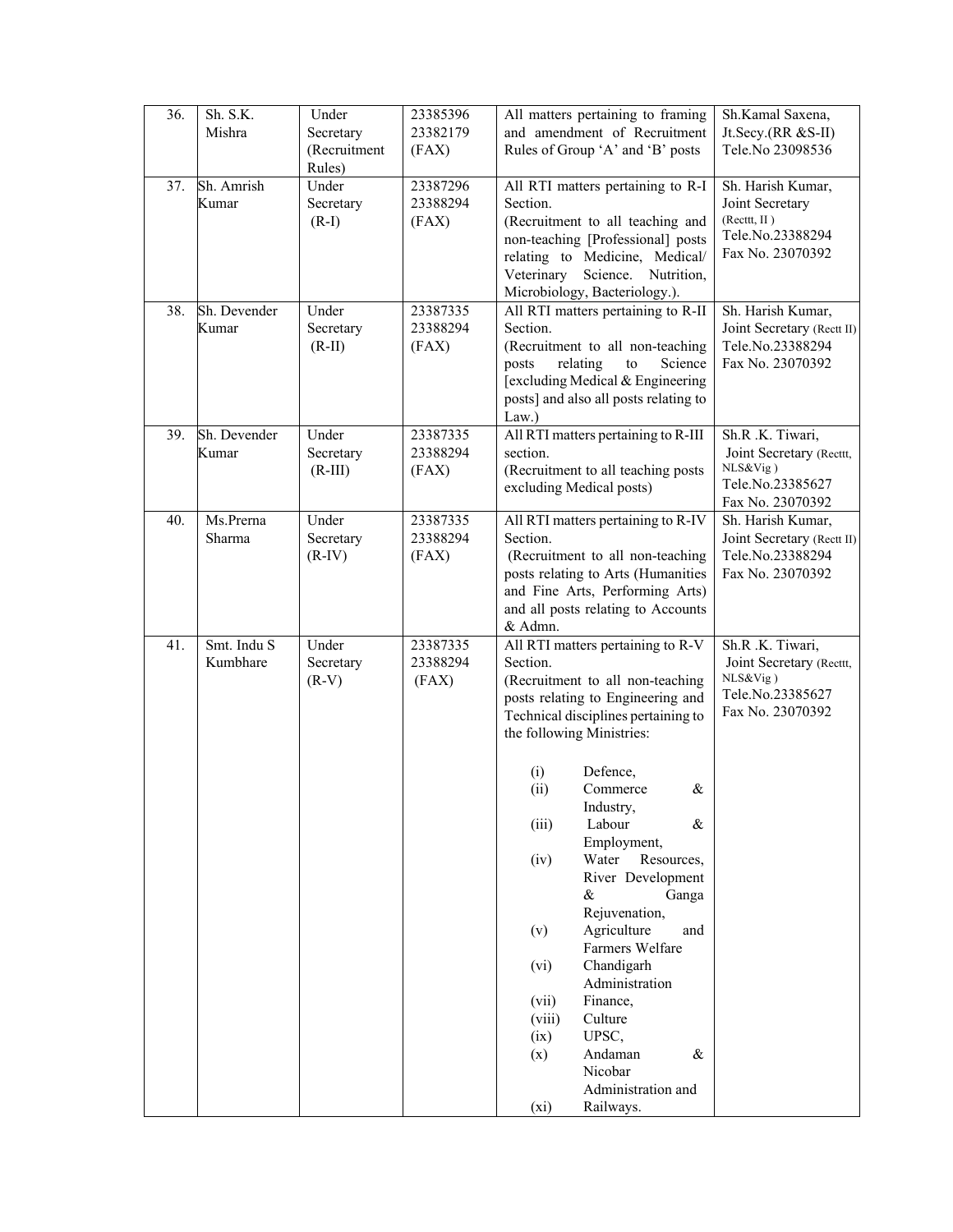| 42. | Sh. D.K.<br><b>Biswas</b> | Under<br>Secretary<br>(R.VI)                   | 23070814<br>23388294<br>(FAX) | All RTI related matters pertaining<br>to R-VI<br>(Recruitment to all non-teaching<br>posts relating to Engineering and<br>technical disciplines).                                                                                                                                                                          | Sh. Harish Kumar,<br>Joint Secretary (Recttt,<br>II)<br>Tele.No.23388294<br>Fax No. 23070392     |
|-----|---------------------------|------------------------------------------------|-------------------------------|----------------------------------------------------------------------------------------------------------------------------------------------------------------------------------------------------------------------------------------------------------------------------------------------------------------------------|--------------------------------------------------------------------------------------------------|
| 43. | Sh. J. Hari<br>Prasad     | Under<br>Secretary<br>(Adv.Cell)               | 23382420<br>23388294<br>(FAX) | pertaining<br>All<br>matters<br>to<br>Programme Unit.<br>(Preparation of draft Interview<br>Programme and preparation and<br>distribution of daily notices) &<br>Advisor Cell (Appointment of<br>Adviser to assist the Interview<br>Boards and all issues related<br>thereto.)                                             | Sh.R.K. Tiwari,<br>Joint Secretary (Recttt,<br>NLS&Vig)<br>Tele.No.23385627<br>Fax No. 23070392  |
| 44. | Smt.<br>Gurcharan<br>Kaur | Under<br>Secretary<br>(Panel & Data<br>Bank)   | 23383834<br>23388294<br>(FAX) | All matters pertaining to Panel and<br>Data Bank<br>(Preparation<br>of<br>Panel<br>of<br>Recruitment SCM (PT) cases and<br>all the regular examinations and<br>empanelment of experts in various<br>fields.                                                                                                                | Sh.R .K. Tiwari,<br>Joint Secretary (Recttt,<br>NLS&Vig)<br>Tele.No.23385627<br>Fax No. 23070392 |
| 45. | Sh.Shailesh<br>Kumar      | Under Secy.<br>$(SPC-II)$ &<br>(ORA & RA)      | 23387296<br>23388294<br>(FAX) | All RTI matters pertaining to<br>Rectt. Test cases in SPC-II<br>Section.                                                                                                                                                                                                                                                   | Sh.R .K. Tiwari,<br>Joint Secretary (Recttt,<br>NLS&Vig)<br>Tele.No.23385627<br>Fax No. 23070392 |
| 46. | Sh.Shailesh<br>Kumar      | Under Secy.<br>$(SPC-II)$ &<br>(ORA & RA)      | 23387296<br>23388294<br>(FAX) | All RTI matters pertaining to pre<br>and post examination work<br>relating to EPFO 2020.                                                                                                                                                                                                                                   | Sh. Harish Kumar,<br>Joint Secretary<br>(Recttt, II)<br>Tele.No.23388294<br>Fax No. 23070392     |
| 47. | Sh. R. S.<br>Meena        | Under Secy.<br>(ORA & RA)                      | 23387335<br>23388294(F<br>AX) | All RTI matters pertaining to<br>ORA Cell<br>related<br>Online<br>(Matters)<br>to<br>Recruitment Application System<br>of the Recruitment Branch) and<br>RA Section (All work relating to<br>publication of Commission's<br>Advertisement<br>in<br>the<br>Newspapers/Employment News<br>etc. relating to selection posts). | Sh.R.K. Tiwari,<br>Joint Secretary (Recttt,<br>NLS&Vig)<br>Tele.No.23385627<br>Fax No. 23070392  |
| 48. | Sh. Maha<br>Singh         | Under<br>Secretary<br>(SPC-I and<br>Vigilance) | 23387335<br>23388294(F<br>AX) | All RTI matters pertaining to<br>Recruitment Tests cases in SPC-1<br>Section.<br>All RTI matters pertaining to<br>vigilance section.                                                                                                                                                                                       | Sh.R.K. Tiwari,<br>Joint Secretary (Recttt,<br>NLS&Vig)<br>Tele.No.23385627<br>Fax No. 23070392  |
| 49. | Sh. Harpreet<br>Singh     | Under<br>Secretary<br>$(R-C\&P)$               | 23384906<br>23382179<br>(Fax) | All RTI matters pertaining to<br>Recruitment (Coordination and<br>Policy) Section. All work relating<br>policy<br>matters/decision<br>to<br>relating to selection posts and<br>coordination work relating to<br>various subject matters.                                                                                   | Sh. Harish Kumar,<br>Joint Secretary<br>(Reetti, II)<br>Tele.No.23388294<br>Fax No. 23070392     |